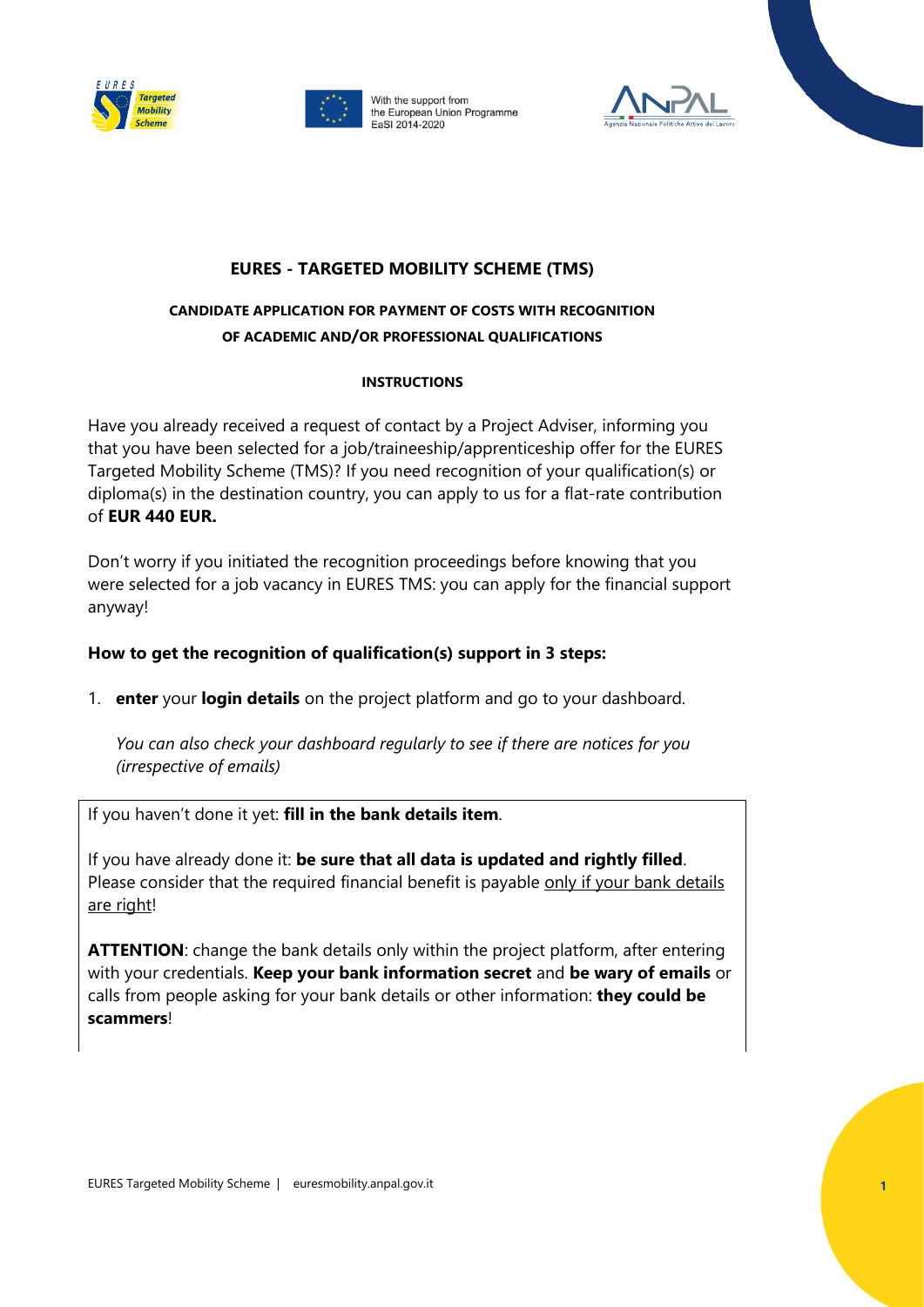





**Check that your uploaded ID card is still valid**, and, if not, upload the new one before signing your application form!

**2.** Fill in the **Candidate application form for payment of costs with recognition of academic and/or professional qualifications** through the EURES TMS platform (it will be automatically visible for you, once a project adviser sends you the request of contact through the project platform) and uploads the annexes required.

Follow the instructions in the table below to ensure that your request form is ok, but don't worry, you will find in your dashboard a "drawer" for each annex required to apply for EURES TMS financial benefits.

| <b>ANNEX</b><br><b>NAME</b><br>(for<br>authorization)                                                                   | <b>WHO SHALL UPLOAD IT</b>                                                                        | <b>TO CHECK BEFORE</b><br><b>UPLOADING</b>                    |
|-------------------------------------------------------------------------------------------------------------------------|---------------------------------------------------------------------------------------------------|---------------------------------------------------------------|
| <b>National academic</b><br>qualification(s)<br>certificate(s) or<br>professional<br>qualification(s)<br>certificate(s) | All participants wishing to<br>apply for recognition of<br>qualification financial<br>support     | Verify that your<br>documents are legible in<br>all sections. |
| <b>Copy of the official</b><br>request form or<br>Document(s) attesting<br>the recognition<br>procedure                 | All participants wishing to<br>apply for recognition of<br>qualification for financial<br>support | Verify that your<br>documents are legible in<br>all sections! |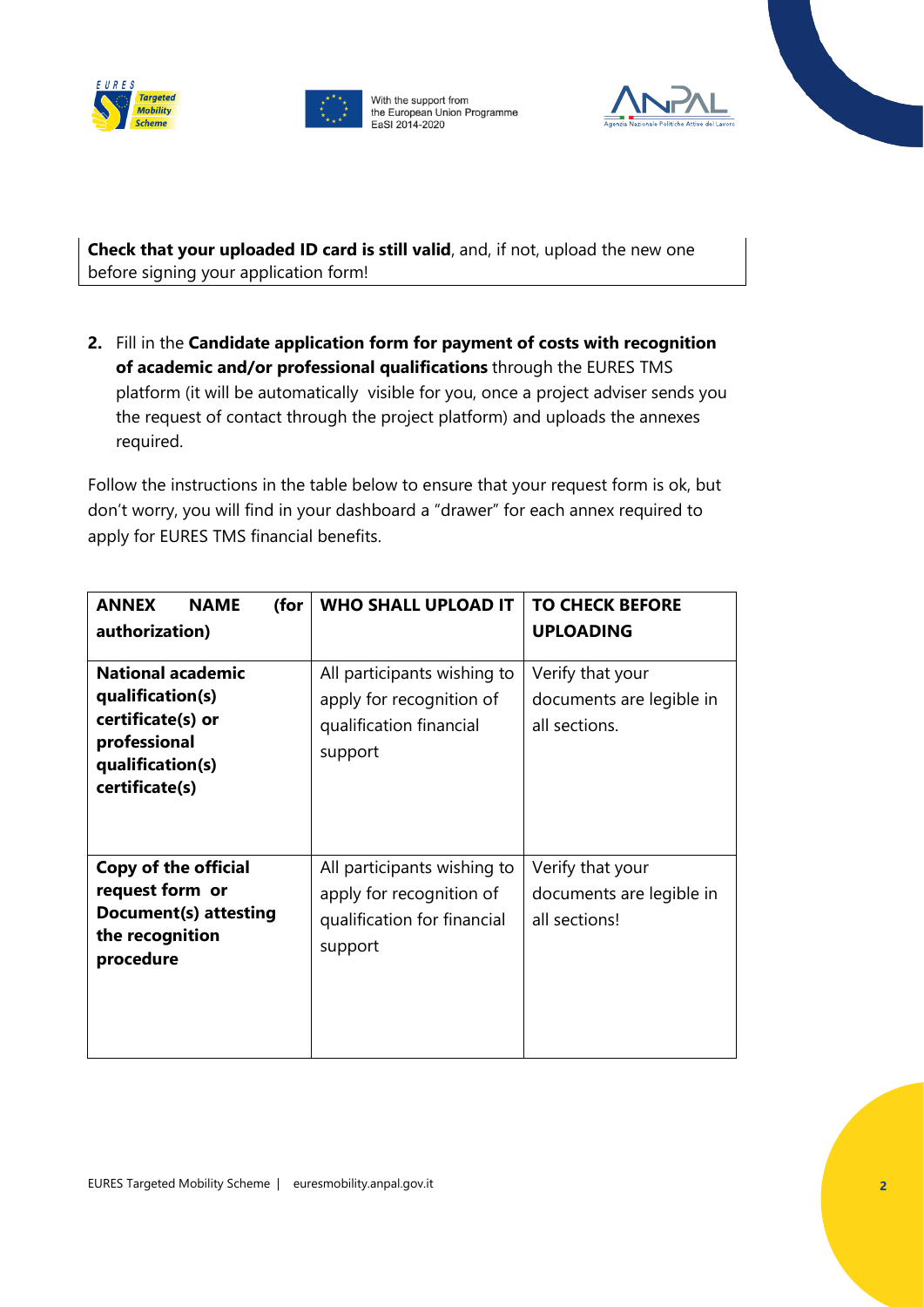





### 3. **Sign the application form**

Signing the application form is easy: just enter in the EURES TMS platform the *One time password* received to your email!

#### **Make sure not to share your login details with anyone!**

Did anything go wrong? Are you not able to sign the form? Verify that the annex is uploaded correctly and that all items in the form are filled in….and try again!

Make sure that: you can contact your adviser to be supported in the management of the applications process.

#### **What happens next?**

When the form is filled in and the documentation attached is complete (see the table above) your application is ready to be checked by the Adviser and project staff.

If there are doubts about the application or if the application is incorrect, your Adviser will ask you for more information or clarification.

If all documents and information are right, after the project staff checks them, you will receive your benefit.

### **Please note: the amount will be paid by Fondazione Giacomo Brodolini, coapplicant of the project, charged with the benefit payment responsibility.**

Do you need more information or clarification about the procedures? If so, then do not hesitate to contact your Project Adviser!